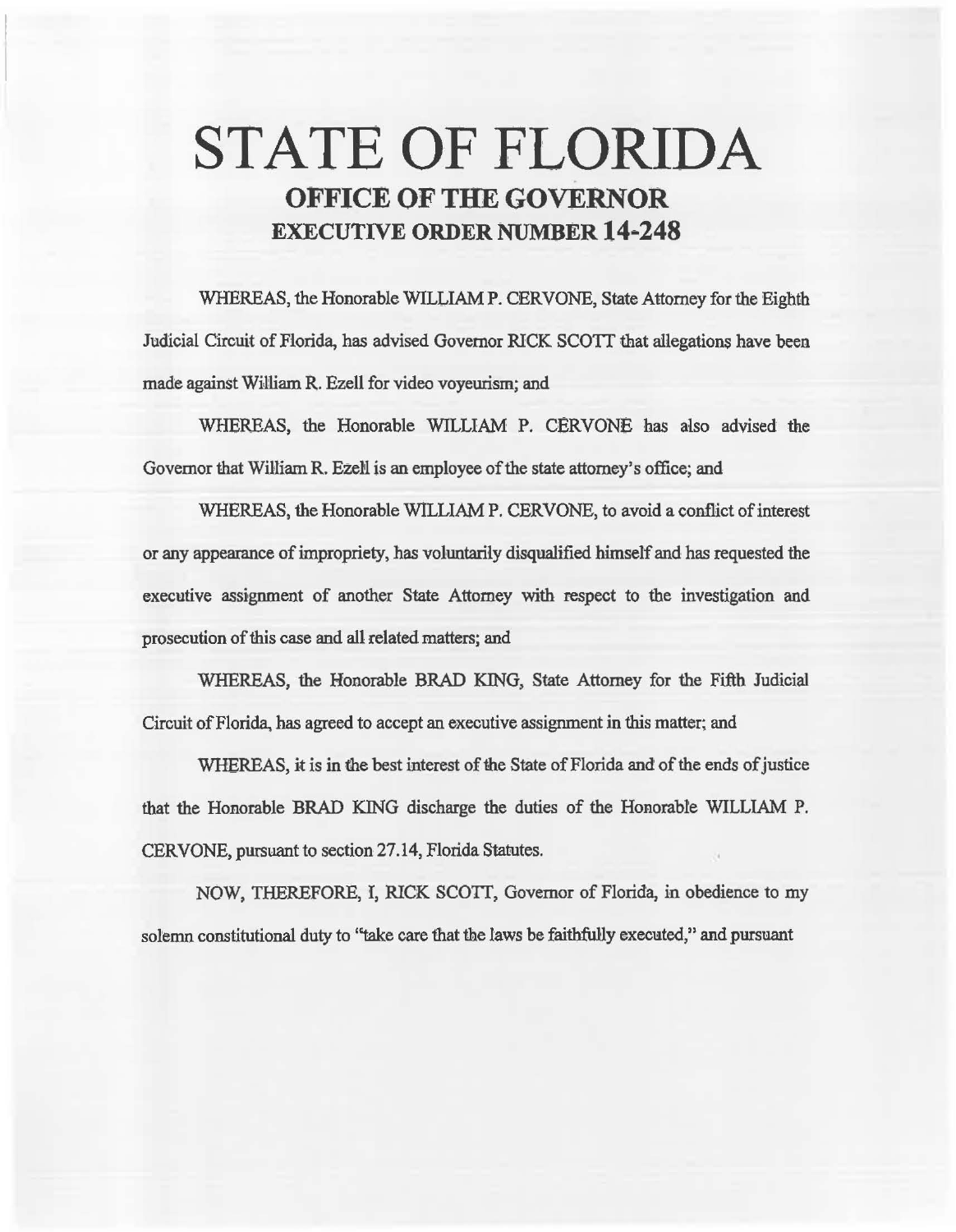to the Constitution and laws of the State of Florida, issue the following Executive Order, effective immediately:

#### Section I.

The Honorable BRAD KING, State Attorney for the Fifth Judicial Circuit of Florida, referred to as the "Assigned State Attorney," is assigned to discharge the duties of the Honorable WILLIAM P. CERVONE, State Attorney for the Eighth Judicial Circuit of Florida, *as* they relate to the investigation, prosecution and all matters related to William R. Ezell.

#### Section 2.

The Assigned State Attorney or one or more Assistant State Attorneys and Investigators, who have been designated by the Assigned State Attorney, shall proceed immediately to the Eighth Judicial Circuit of Florida, and are vested with the authority to perform the duties prescribed herein.

### Section 3.

AU residents of the Eighth Judicial Circuit are requested, and al1 public officials are directed, to cooperate and render whatever assistance is necessary to the Assigned State Attorney, so that justice may be served.

## Section 4.

The period of this Executive Assignment shall be for one (1) year, to and including September 8, 2015.